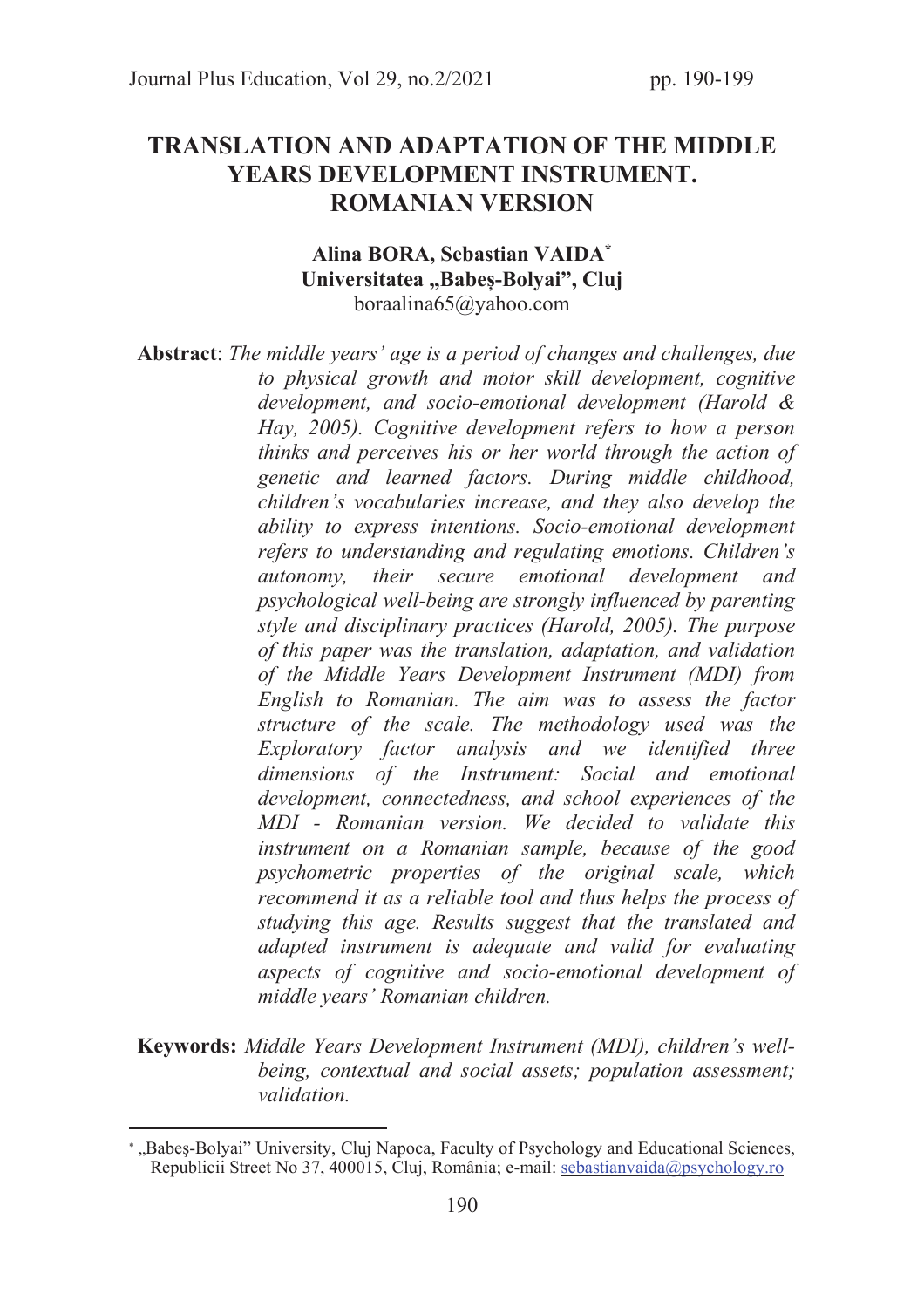# INTRODUCTION

The importance and usefulness of this instrument has been demonstrated by the fact that is has been translated and adapted in several countries around the world. The original study validating the MDI Instrument was made by Kimberly et al. (2012). This tool collects data about important aspects of a child's life, such as thoughts, feelings, and experiences. The purpose to translate and adapt this instrument on a Romanian population is driven by the need of better understanding the lives of children and actively improve it. The MDI is a standardized measurement, it is sensitive to the complexity of development and so this can be a first step in this process of change. With this tool, we can assess the level of well-being and the factors that derive from it. It is important to discover these dimensions, to provide children with developmental opportunities and to understand their behavior which is constantly changing at this stage of development. In each country, there are different development characteristics that are dependent on the culture and attitudes promoted by the society.

Being a self-report questionnaire, The Middle Years Development Instrument collect answers from children about their thoughts, feelings, and experiences in school and in the community. This instrument is not an assessment, it just helps gain a deeper understanding of their health and wellbeing during middle childhood (Kershaw, Irwin, Trafford, & Hertzman, 2005).

There are five dimensions of information that are gathered by the MDI (Schonert-Reichl, Guhn, Gadermann, Hymel, Sweiss, & Herzmann, 2013): physical health and well-being, connectedness, social and emotional development, school experiences, and the use of after school time.

As a developmental period, middle childhood brings some important changes. Children develop their autonomy by this time; they can dress themselves or tie their shoes. They also start to ask for independence from family members because this period is important for social dimension, they start school and therefore, they will spend much more time with their mates.

## **Cognition**

Socio-emotional development during the middle years highlights the acquisition of some abilities through which children are capable to express and regulate emotions. Friendships are also important (Perrier, Bernier, Dirks, Daspe, & Gregoire, 2020; Kershaw et al., 2005), because children spend more time in school and so they must interact, develop their autonomy, and respond adequately in different situations. With these major changes, they can feel stressed (Sachs, Rakow, Shepley, & Peditto, 2020), and for this matter, they experience different coping and emotional coping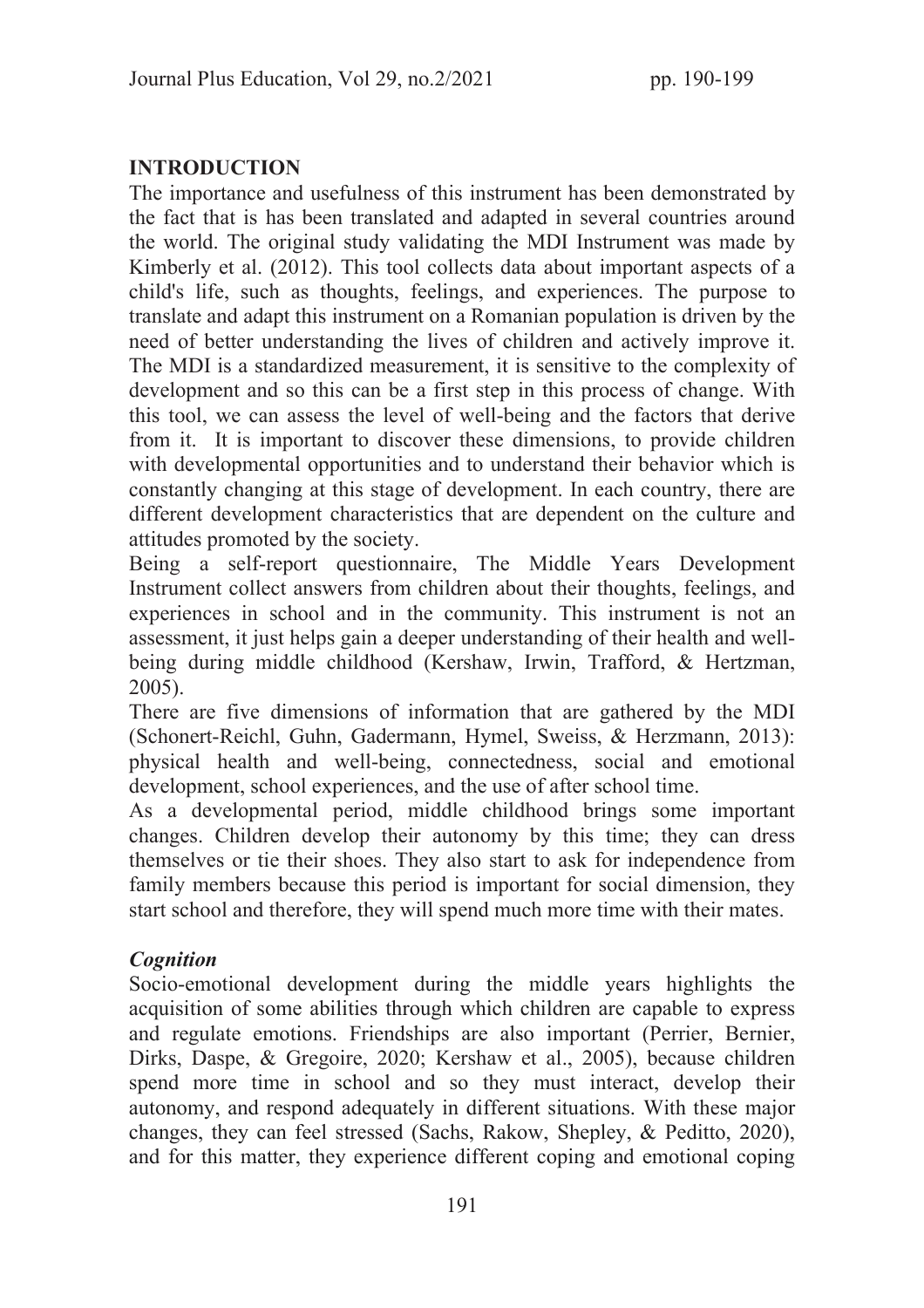strategies. During this process, they learn to control strong emotions (shame, guilt) by avoiding certain situations or by distracting others' attention. Children become aware that they may be in a state of emotional conflict (Verhees, Ceulemans, van IJzendoorn, Bakermans‐Kranenburg & Bosmans, 2020), in which they have opposing feelings for the same person. For example, they may feel angry with a colleague, even if they are friends (Kenneth, 1998). The psychological well-being status of children is influenced by their ability to understand that other children have specific skills and deficits in the common areas (Kenneth, 1998).

### Behavior

The concept of socio-emotional development is also defined as a process of developing and supporting skills and competences within a desirable environment, which includes active learning and the possibility of exploration (Vaida, 2016). The preschool period is a significant stage, as emotions are formed depending on the environment in which they were raised. Children that grow in a supportive environment, with responsive parents that are careful to their emotional changes, they will be able to recognize their emotions. In an environment where they are neglected and ignored, they will face emotional problems (Ulutas & Kanak, 2016).

As children grow more independent, it is essential for parents to be careful at injury risks. The highest cause of death from unintentional injury among children of this age are motor vehicle crashes (Centers of Disease and Control Central, 2016). Communication within the family is important for several reasons, the most important being that social interaction is the basis of the formation of a stable family. In fact, family communication is the mechanism of most early socializing experiences. By observing and interacting with family members, communication is formed for most children, and it is also how they begin to think about communication as a process (Bruner, 1990). By communicating with significant family members, children learn what they can and cannot anticipate from a person they are talking to, how social relationships work, and how they should behave within them.

### Brain

A study by Ornaghi, Brockmeier & Grazzani (2014) shows that it is necessary to develop mental communication skills with schoolmates, as it helps to develop emotions and to understand false beliefs in the age range of 7-10 years old. According to this study, children who participate in mental conversations about stories show improvements in the theory of mind, as opposed to those who only listen to stories (Ornaghi, Brockmeier & Grazzani, 2014).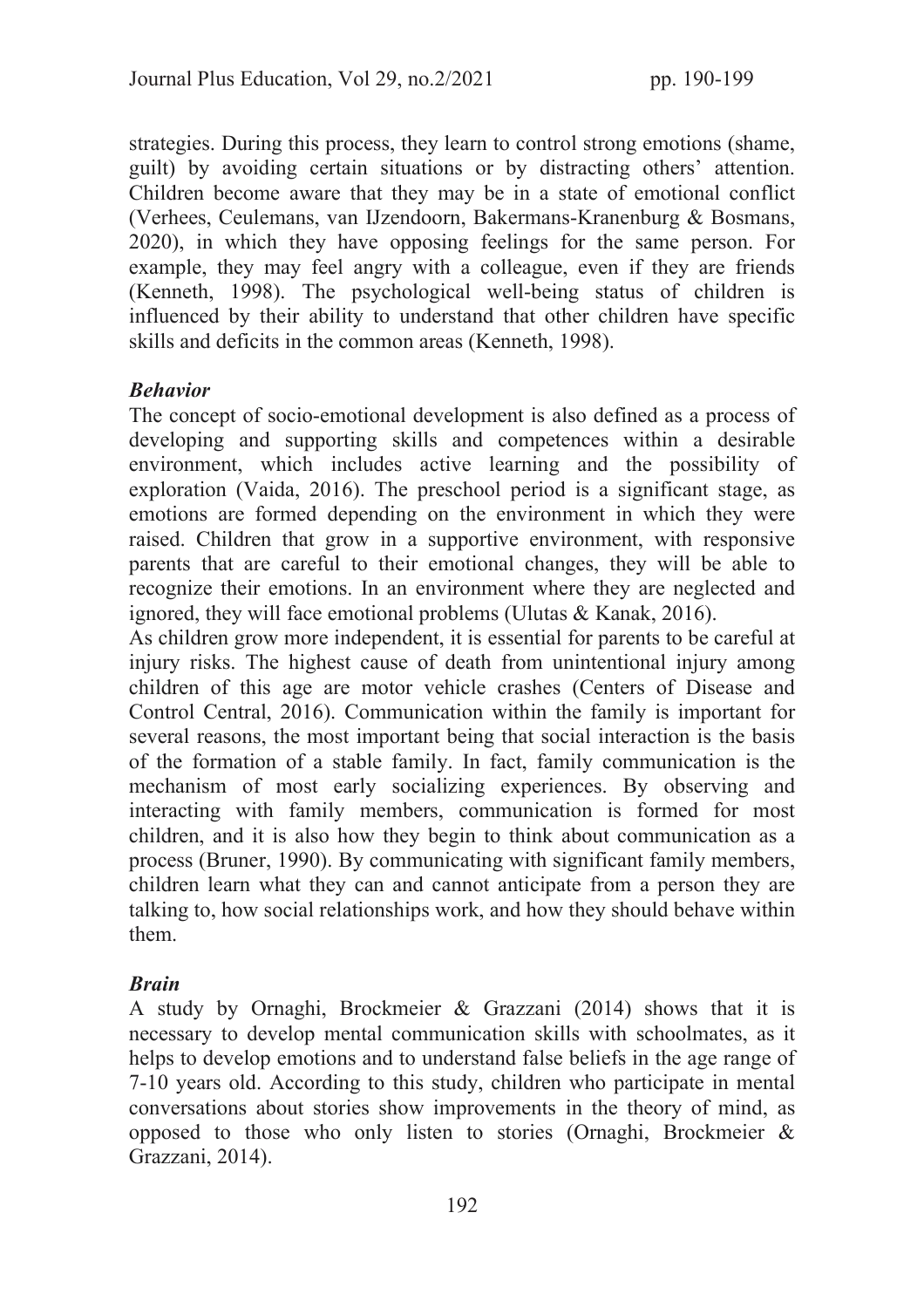With these motivations in mind, Kimberly et al. (2012) designed the MDI instrument for children graded from 4 to 7. This instrument is not a test, there are no right or wrong answers, but it aims at finding the way children feel and think at school, at home, or with their friends. MDI assesses children's well-being and contextual assets during middle childhood (Kimberly, 2013). The original version consisted of 77 items on a Likert scale, and a few questions for demographic data. The revised version consisted of 30 items, and this is the version we decided to adapt for the Romanian population. There are five dimensions of the instrument:

- 1. Social and emotional development.
- 2. Connectedness to peers and adults at school, at home, and in the neighborhood.
- 3. School experiences.
- 4. Physical health and well-being.
- 5. Constructive use of time after school.

We have translated and adapted the instrument according to the scientific recommendations (Chavez & Canino, 2005; Sousa & Rojjanasrirat, 2011) for psychological instruments. The initial translation from English to Romanian was done by a group of five specialists, followed by a back translation.

## METHOD

### **Participants**

The Romanian version of the scale was administered to a total of 205 children, aged 6 to 10, with a mean age of 8.16 years. Of the 205, 50,7% (104) were girls and 49,3% (101) were boys, mainly from large urban areas. All the participants and their parents were informed about the purpose of the questionnaire, the fact that they could withdraw at any time, and that the information was confidential. The time for answering the 30 items was approximately twenty minutes.

## Procedure

The original study validating the MDI Instrument was made by Kimberly et al. (2012) and we followed the steps from that study: we calculated the descriptive statistics, the internal consistency of the scale and the exploratory factor analysis.

Table 1:

| item                    | mean | SD   item |                                         | mean SD   item | mean | <b>SD</b> |
|-------------------------|------|-----------|-----------------------------------------|----------------|------|-----------|
|                         |      |           | 1 4.11 .849 11 2.90 1.21 21 3.09 .859   |                |      |           |
|                         |      |           | 2 4.37 .739 12 2.60 1.18 22 3.05 .882   |                |      |           |
|                         |      |           | 3 4.15 .783 13 1.03 .169 23 3.04 .877   |                |      |           |
| $\overline{\mathbf{4}}$ |      |           | 2.14 1.19   14 3.18 .722   24 1.21 .609 |                |      |           |
|                         |      |           | 5 2.10 1.12 15 3.26 .696 25 4.02 .826   |                |      |           |

Means and standard deviations of the scale items.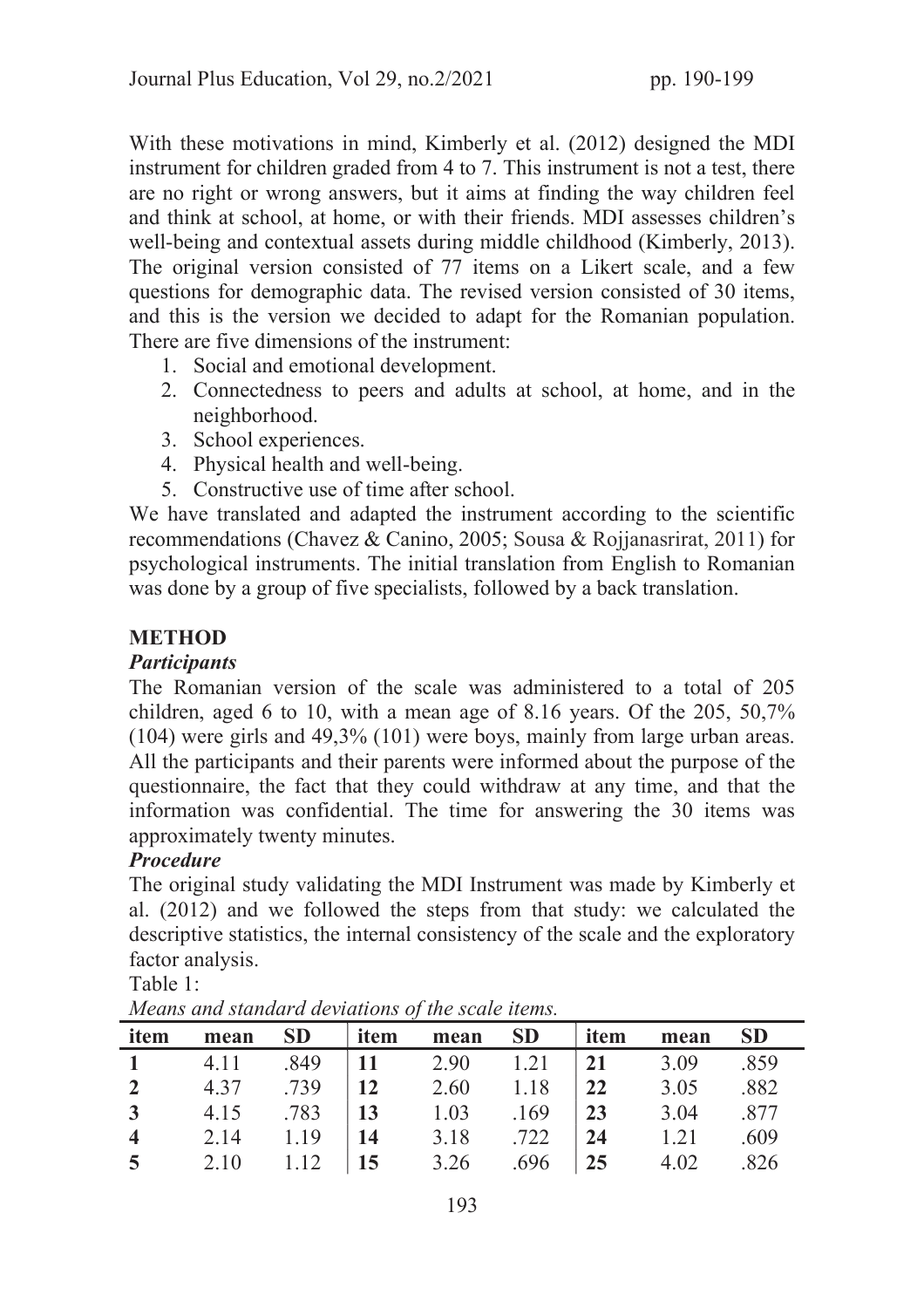| Journal Plus Education, Vol 29, no. 2/2021<br>pp. 190-199 |      |      |           |      |      |           |      |      |
|-----------------------------------------------------------|------|------|-----------|------|------|-----------|------|------|
| -6                                                        | 2.32 | 1.21 | <b>16</b> | 3.24 | .732 | <b>26</b> | 4.12 | .826 |
| $\overline{7}$                                            | 3.23 | 1.22 | 17        | 3.38 | .734 | 27        | 4.05 | .922 |
| 8                                                         | 3.33 | 1.33 | <b>18</b> | 3.45 | .722 | 28        | 4.38 | .767 |
| $\boldsymbol{9}$                                          | 3.61 | 1.15 | 19        | 3.40 | .676 | 29        | 4.47 | .744 |
| <b>10</b>                                                 | 3.28 | 1.25 | <b>20</b> | 3.47 | .674 | 30        | 4.51 | .757 |

Next, we calculated the KMO index, for sample adequacy, according to the recommendations of Tabachnick & Fidell (2006), followed by the Bartlett sphericity test, to verify if the correlation items are different from zero. The KMO value is recommended to be a minimum of .5 and a value of .9 represents an excellent adequacy of the sample (Kaiser, 1974). The results are represented in Table 2:

#### Table 2

| <b>KMO Index and Bartlett Sphericity</b> |  |
|------------------------------------------|--|
|------------------------------------------|--|

| <b>Test</b>                |                   | <b>Values</b> |
|----------------------------|-------------------|---------------|
| Keiser Meyer Olkin Test    |                   | .732          |
| <b>Bartlett Sphericity</b> | Chi Square aprox. | 2123.29       |
|                            | Df.               | 465           |
|                            | Sig.              | .000          |

#### **RESULTS**

To determine the number of factors that the scale items are loading on, we did an exploratory factor analysis, which is the recommended when we are dealing with a translation and adaptation of a scale (Sava, 2004) and identified 7 factors that have an Eigenvalue over 1, as presented in figure 1, which is exactly as those obtained in the original scale. We calculated the total variance (table 5), which explains 55.9% of the total variance. Table 5

| Componen Total % of |     | <b>Variance</b> | <b>Cumulative</b><br>$\frac{0}{0}$ |  |
|---------------------|-----|-----------------|------------------------------------|--|
|                     | 5.3 | 17.4            | 17.4                               |  |
| $\mathbf{2}$        | 2.8 | 9.5             | 26.9                               |  |
|                     | 23  | 79              | 34.8                               |  |

 $T_{\text{ref}}$  J  $U_{\text{ref}}$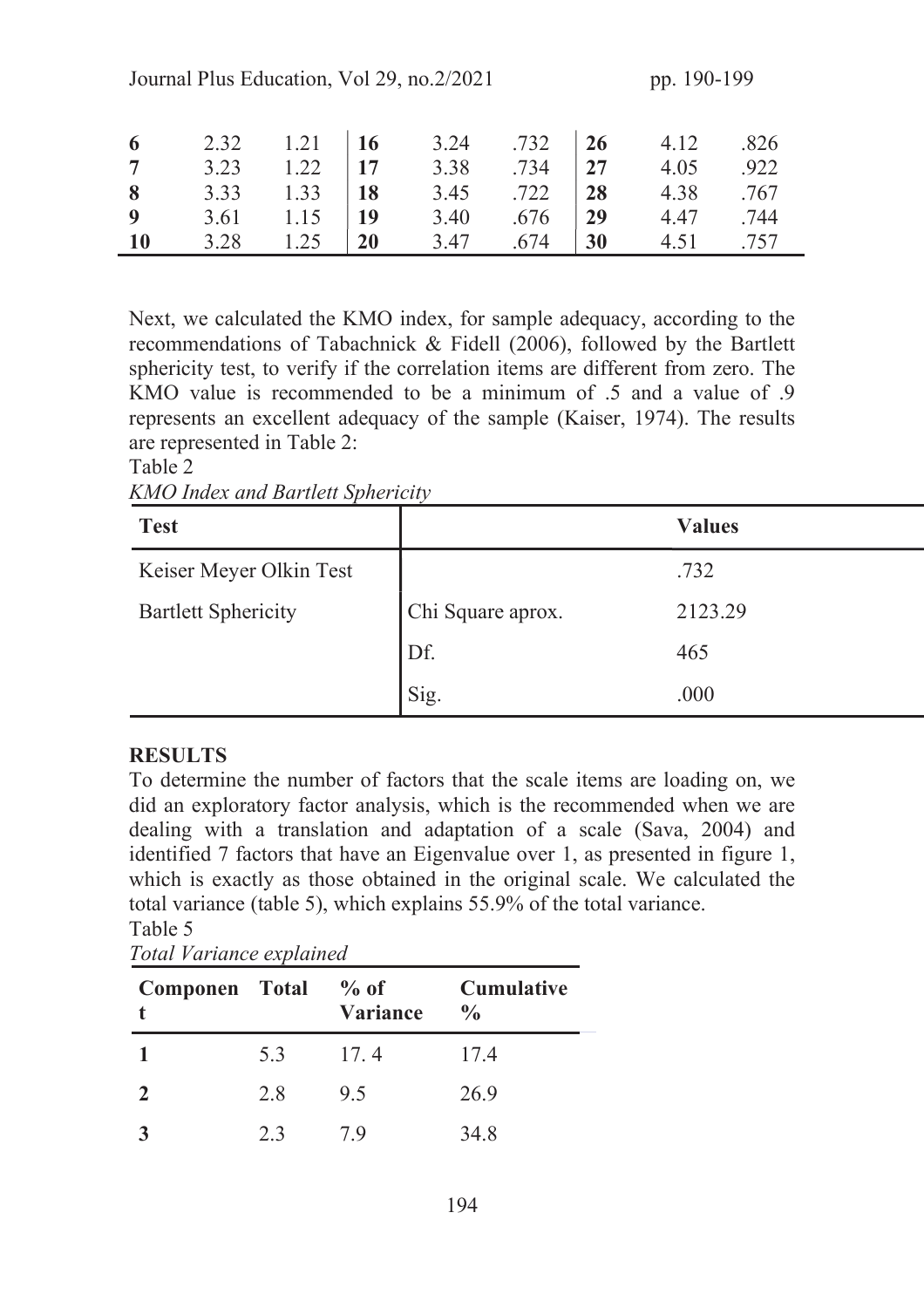| 4              | 2.0 | 6.9 | 41.7 |  |
|----------------|-----|-----|------|--|
| $\overline{5}$ | 1.6 | 5.3 | 47.0 |  |

6 1.4 4.7 51.7

7 1.2 4.2 55.9

Figure 1 Graphic of the relevant factors



Confirming that the translated scale has 7 factors, as in the original version (Kimberley et al., 2012), we computed an analysis on the main components, with a varimax rotation, to establish which items load on which factors. For this sample size, we have supressed the values that fall below .30, for a better and simpler interpretation of the results (Field, 2000).

Table 6 Item loadings on factors

|                          |                  | <b>FACTOR</b> |  |  |  |  |  |
|--------------------------|------------------|---------------|--|--|--|--|--|
| ITFM                     |                  |               |  |  |  |  |  |
| $\overline{\phantom{m}}$ | $\cdot$ / $\sim$ |               |  |  |  |  |  |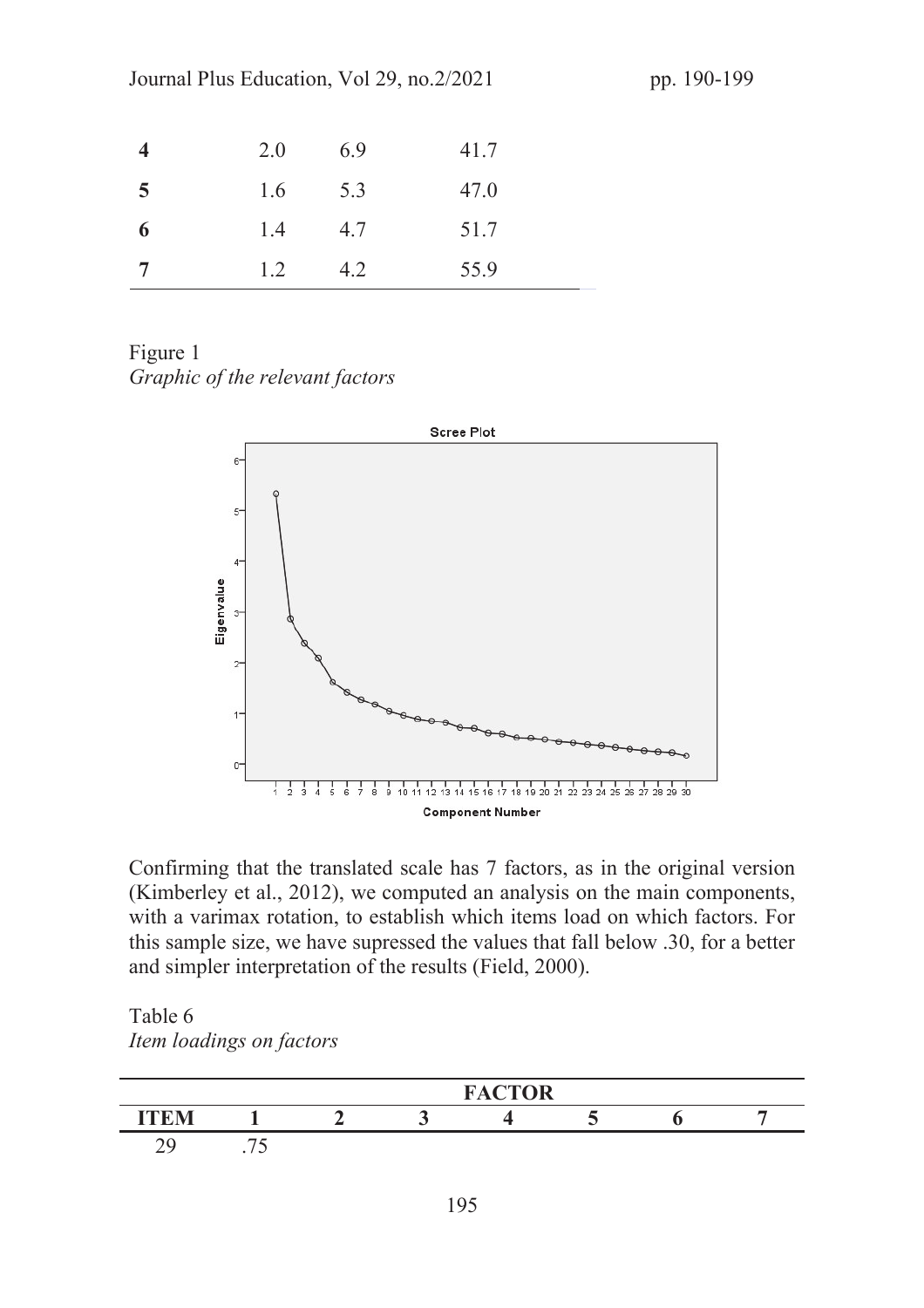| 30              | .72 |     |     |     |         |     |     |
|-----------------|-----|-----|-----|-----|---------|-----|-----|
| $28\,$          | .63 |     |     |     |         |     |     |
| $27\,$          | .62 |     |     |     |         |     |     |
| 26              | .61 |     |     |     |         |     |     |
| 25              | .54 |     |     |     |         |     |     |
| $18\,$          |     | .81 |     |     |         |     |     |
| $17\,$          |     | .76 |     |     |         |     |     |
| 19              |     | .75 |     |     |         |     |     |
| 20              |     | .66 |     |     |         |     |     |
| 23              |     |     | .73 |     |         |     |     |
| $22\,$          |     |     | .72 |     |         |     |     |
| 21              |     |     | .69 |     |         |     |     |
| 12              |     |     | .60 |     |         |     |     |
| $11\,$          |     |     | .54 |     |         |     |     |
| $10\,$          |     |     | .44 |     |         |     |     |
| 24              |     |     | .40 |     |         |     |     |
| $\overline{5}$  |     |     |     | .81 |         |     |     |
| $\overline{4}$  |     |     |     | .71 |         |     |     |
| 6               |     |     |     | .63 |         |     |     |
| $\overline{14}$ |     |     |     |     | .75     |     |     |
| 15              |     |     |     |     | $.68\,$ |     |     |
| 16              |     |     |     |     | .64     |     |     |
| $\, 8$          |     |     |     |     |         | .82 |     |
| 9               |     |     |     |     |         | .76 |     |
| $\overline{7}$  |     |     |     |     |         | .63 |     |
| $\overline{2}$  |     |     |     |     |         |     | .74 |
| $\mathbf{1}$    |     |     |     |     |         |     | .71 |
| $\overline{3}$  |     |     |     |     |         |     | .51 |
| 13              |     |     |     |     |         |     | .42 |

In the last part of data analysis, we calculated the internal consistency for the entire scale with the Alpha Cronbach coefficient. The obtained value (table 7) is acceptable and recommends the scale as a valid instrument for the Romanian population.

Table 7 Alpha Cronbach value

| <b>Cronbach Alpha</b> | <b>Standardized Items</b> | N of items |  |
|-----------------------|---------------------------|------------|--|
| .70                   |                           | 30         |  |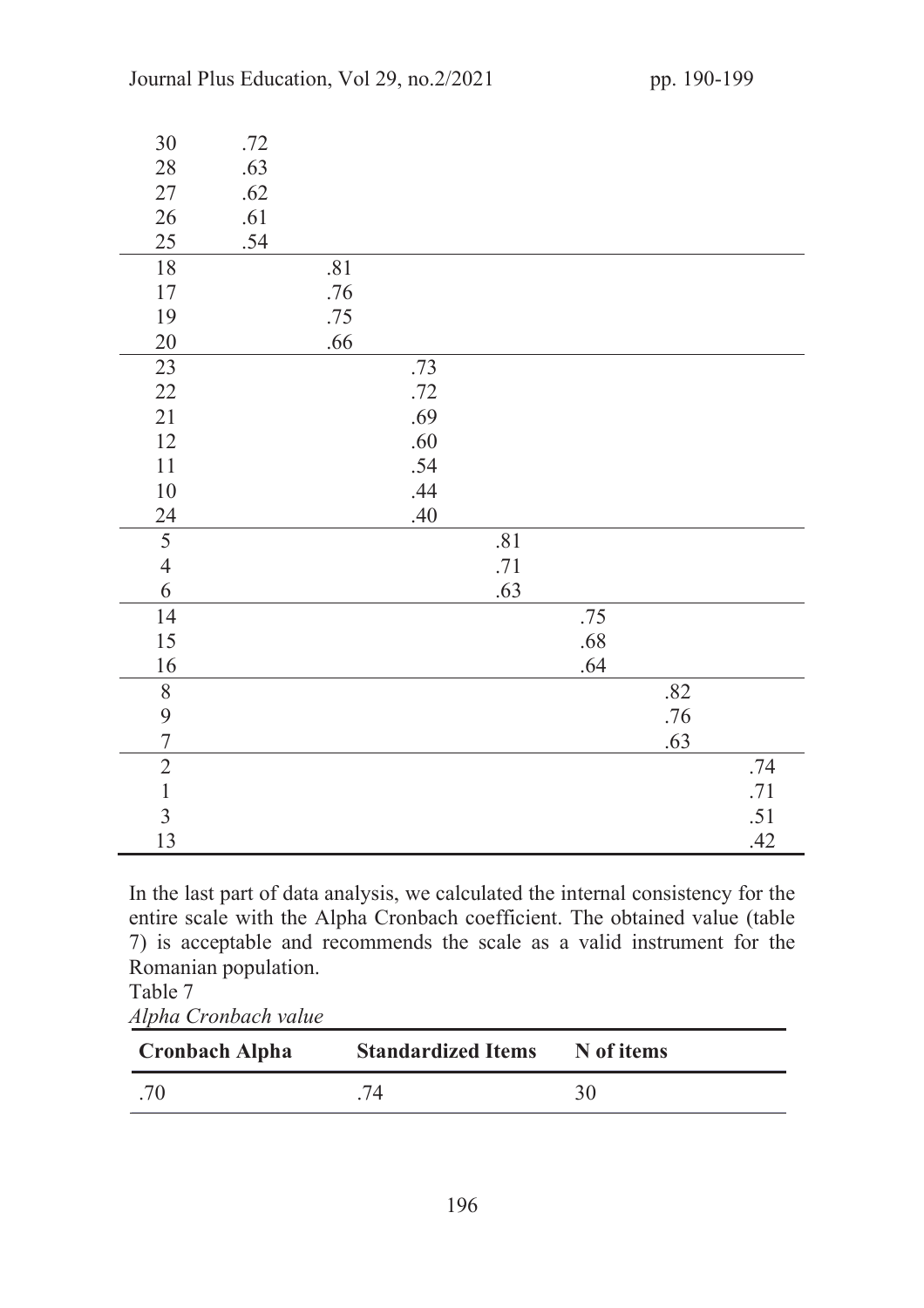#### DISCUSSIONS

In this study, we aimed to translate and adapt the Middle Years Development Instrument and calculate the psychometric properties, to be used as a reliable tool for the Romanian population. We decided to adapt this instrument because its content is well integrated with the large dimensions of a child's development. It targets both the child's relationship with the parents and with the other relevant people in his life, such as teachers, mates, and neighbors. It is a tool that, following translation and adaptation, can be used to evaluate Romanian children, for screening and intervention purposes. It is also an easy tool to use by any parent.

The internal consistency of the scale of .70 is an acceptable one and we are confident that with a larger sample of respondents, the value will increase. The estimation of fidelity using methods of internal consistency is indicated only for homogeneous tests, and the scales translated and adapted by us are heterogeneous (it measures more than one feature). The scale has more than one feature, all of which are described in scale validation studies. For MDI, these dimensions are socio-emotional development, relationships with adults, colleagues, and neighbors ("connectedness"), experiences at school, physical health and well-being and time spent after school. Of these five, the translated scale covers only the first three dimensions. We chose to integrate only these dimensions because we considered that only they match our population, with our culture and habits; these are very important factors in the child's development, and we must consider that.

Based on the results obtained at the fidelity of the scale, we can identify some of the factors that probably influenced the score obtained. One of the factors is the test itself; there is a likelihood that some questions were ambiguous, misspelled, or too difficult for some respondents. Another factor may be the administration of the test; in the case of subjects who received the scale in physical format, error could be generated by disturbing factors or by the atmosphere itself in the classroom. The instructions may not have been understood or heard. In the case of subjects who responded to online questionnaires, error could have occurred due to the physical context in which they were when they completed or the psycho-physiological state in which they were. In fact, the psycho-physiological state is a specific factor that can influence fidelity - if the subject is tired, ill, or simply in a negative mood, biases can occur very easily. Future research should examine other relevant indices and apply the scale to a larger population.

### References

Bruner, J., (1990). Acts of meaning. Cambridge, MA: Harvard University Press.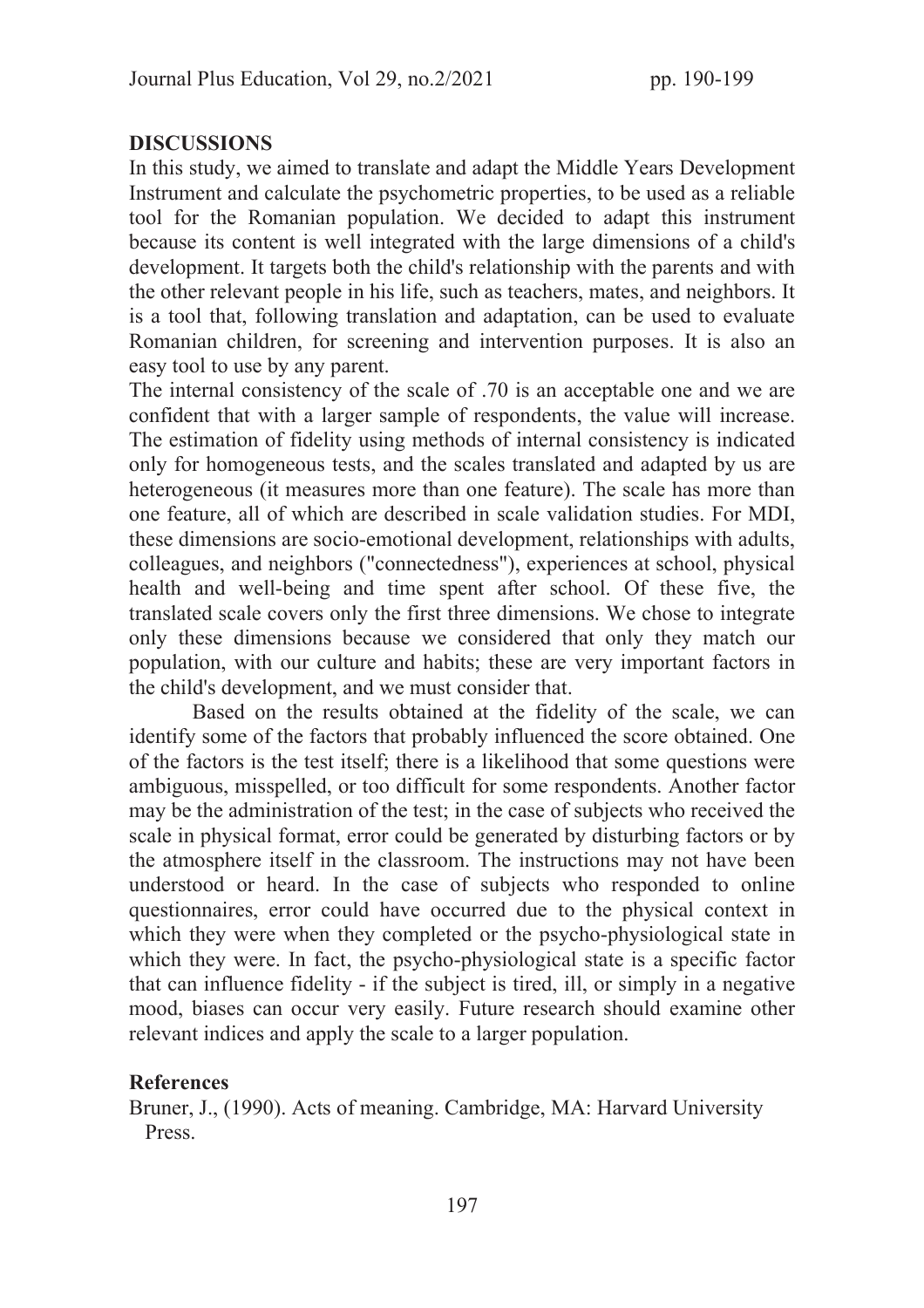Centers for Disease and Control Center (2016). Motor Vehicle Crash Deaths. Retrieved from

https://www.cdc.gov/vitalsigns/motor-vehicle-safety/

- Chavez, L.M., Canino, G., (2005),"Toolkit on translating and adapting instruments.HumanServices Research Institute, Cambridge. Retrieved from http://www.hsri.org/files/uploads/publications/PN54 Translating and Ada pting.Pdf
- Field, A. (2000). Discovering statistics using SPSS for Windows, Sage Publications Ltd..
- Geisinger, F. K., (1994), "Cross Cultural Normative Assessment : Translation and Adaptation Issues in fluencing the normative interpretation of Assessment instruments", Psychological Assessment, vol.6, no.4 , 304-312.
- Harold, G.T. & Hay D.F., (2005), Normal Development in middle childhood, Psychiatry, volume 4, issue 6, 3-5.
- Kenneth, H. R., (1998), Peer interactions, relationships and groups, Handbook of child psychology, vol. 3.
- Kimberley, A. S. R., Guhn M., Gadermann A. M., Hymel S., Sweiss L., Hertzman C., (2012), Development and validation of the middle years development instrument (MDI): Assessing children's wellbeing and assets across multiple contexts. Journal of Youth and Adolescence 48, 2255-2270 (2019).
- Kershaw, P., Irwin, L., Trafford, K., & Hertzman, C. (2005). The British Columbia atlas of child development (1st ed., Vol. 40). Vancouver: Human Early Learning Partnership, Wertern Geographical Press.
- McIntire, A. S., Miller, L.A., (2010), Fundamentele Testării Psihologice, Polirom.
- Ornaghi V., Brockmeier J., Grazzani I. (2014), Enhancing social cognition by training children in emotion understanding: A primary school study, Journal of experimental Child Psychology ,119 (2014) 26-39.
- Perrier,R., Bernier, A., Dirks, M., Daspe, M. E. & Gregoire, E.L. (2020). Longitudinal Linkages Between Coparenting and Subsequent Friendship Quality in Middle Childhood. J Child Fam Stud, 29, 3091- 3102.https://doi.org/10.1007/s10826-020-01821-2
- Sachs, N. A., Rakow, D.A., Shepley, M.M. & Peditto, K. (2020). The Potential Correlation Between Nature Engagement in Middle Childhood Years and College Undergraduates Nature Engagement, Proenvironmental Attitudes, and Stress. Front. Psychol. 11:540872. doi: 10.3389/fpsyg.2020.540872.
- Sava, F. (2004). Analiza datelor în cercetarea psihologică. Metode statistice complementare, Editura ASCR, Cluj Napoca.